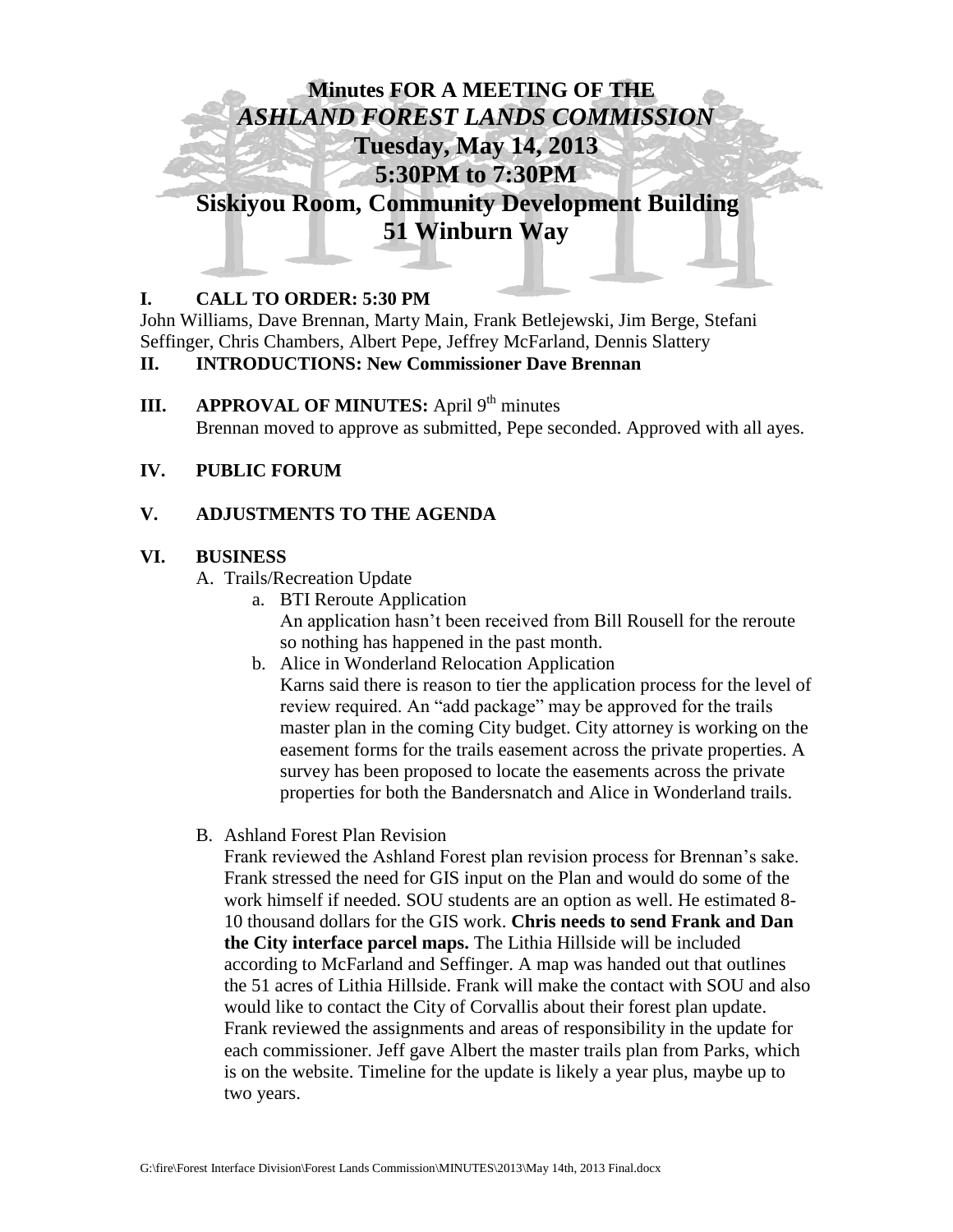Seffinger would like to have everyone go through the document and talk about what topics they feel apply to their area of work in the update. Main suggested that each person list what they feel is their area, what is questionable, and what is definitely not their area. Main has older information that should be included with the updated plan.

#### C. City Lands Thinning and Burning Update

The Winburn project is nearly complete, there are one to two log trucks left for tomorrow. Marty's crew is working to cut up the slash left behind in the Winburn units before fire season starts. Piles will be burned in the next fall/winter. Main would like to see a tour to the property once work is completed. Data will be collected at the permanent plot points to quantify the results and encourage adaptive management. Chambers explained that The Nature Conservancy grant that has funded the Winburn helicopter thinning will back fill a smaller amount of the operation than anticipated so has freed up grant dollars for additional work on City, Parks, and private lands around the watershed. Work will be starting in Siskiyou Mountain Park in the next couple weeks. Seffinger asked about the number of trees that need special consideration in Siskiyou Mt. Park. McFarland said there are many areas where maturing trees need additional space including oaks for Pacific fisher habitat, madrone, pine, and larger Douglas-fir.

Main talked about the City controlled burning done recently. Last year, the City burned two units under the TNC grant program, and this year we burned two units and are working toward two more with Grayback Forestry. Last year's burns were on the cool side of the anticipated conditions and this year's work has been more aggressive to promote fire safety and fire reintroduction. If the weather works out, burning in units P/Q and unit H would be pursued next week. Both are strategic units from a landscape level for fire management during the summer. Monitoring will be important to follow our objectives and results and will be implemented in the recent burn units this spring. McFarland asked about the social acceptance. Main said that this year's burns appear more "black" and may cause some concern, though the burns did go according to plan. There is an opportunity to provide some education at this point. Chambers commented on the trade off between spring and fall burning.

This year's spring happens to be one of the driest on record, though the fuel moistures for burning are still in the windows when precipitation falls. Global warming may or may not be contributing to this year's dry conditions. Pine is a good tree for drier areas, though Main stressed the larger system's approach.

D. AFR Project Update

Chambers explained the utilization of firewood across AFR areas, including a public firewood offering in the near future. Much of the slash has been mulched but others will be burned next wet season. The City is advocating for AFR funding by proposing to raise the tax rate to the maximum amount, though it would only generate a small percent of the dollars needed over the